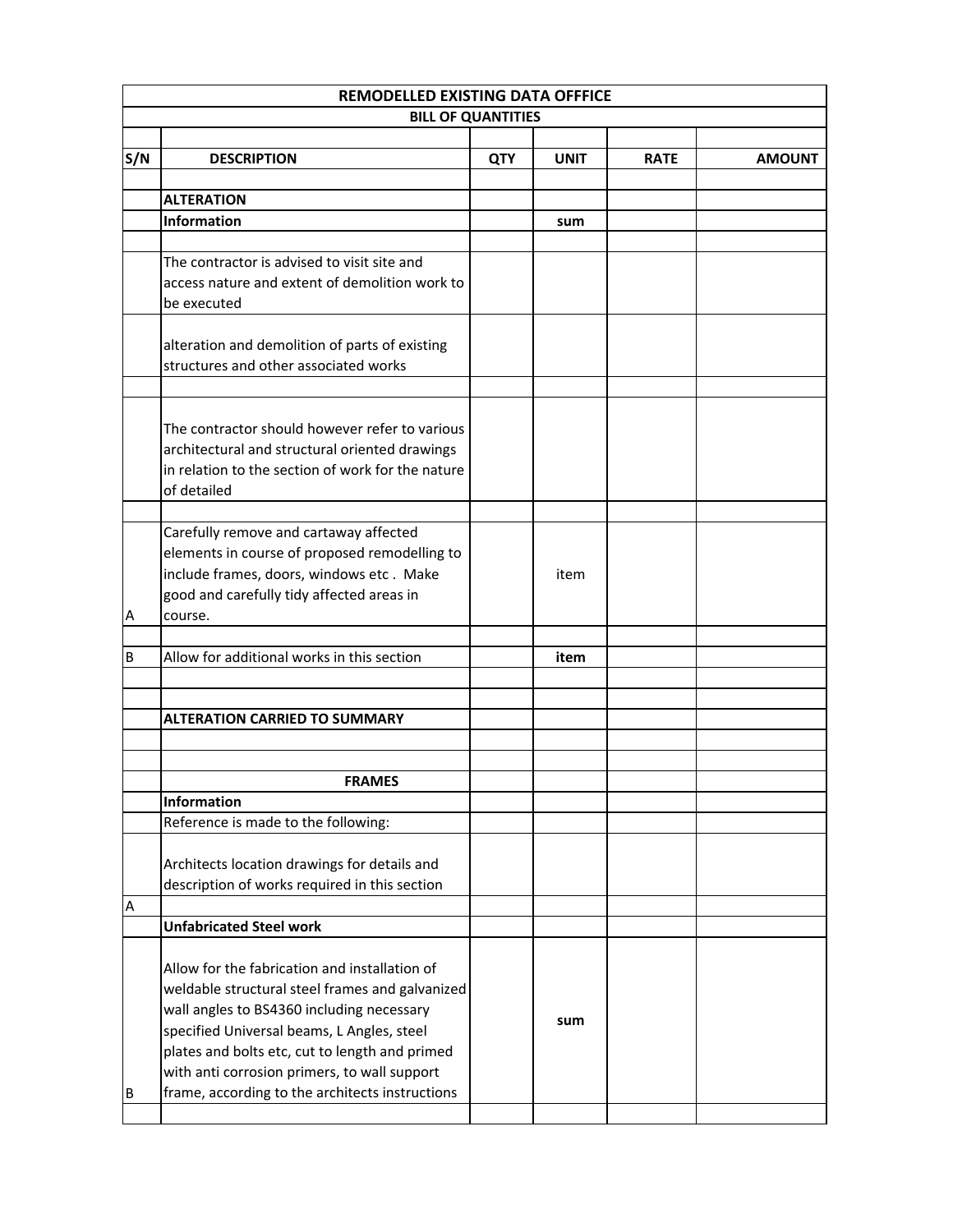|              | Protect all works in this element               |    | item |  |
|--------------|-------------------------------------------------|----|------|--|
| $\mathsf{C}$ |                                                 |    |      |  |
|              | <b>FRAMES CARRIED TO SUMMARY</b>                |    |      |  |
|              |                                                 |    |      |  |
| D            |                                                 |    |      |  |
|              | <b>WALL</b>                                     |    |      |  |
|              | <b>Information</b>                              |    |      |  |
| E            | Reference is made to the following;             |    |      |  |
|              |                                                 |    |      |  |
|              | Architects location Drawings for details and    |    |      |  |
|              | description of work required in this section.   |    |      |  |
|              |                                                 |    |      |  |
| F            | <b>Panel Walls</b>                              |    |      |  |
|              |                                                 |    |      |  |
|              |                                                 |    |      |  |
|              | 50mm thick sandwich cold room pallet sourced    |    |      |  |
|              | from Vitapur Nigeria Limited equally approved   |    |      |  |
|              | complete with necessary installation interlocks |    |      |  |
|              | and accessories, fixed according to the         |    |      |  |
|              | architects instructions                         |    |      |  |
|              | 50mm thick panel walls, 2.5m high               | 43 | m2   |  |
|              |                                                 |    |      |  |
| G            | Protect all works in this element               |    | item |  |
|              |                                                 |    |      |  |
| н            | <b>WALL CARRIED SUMMARY</b>                     |    |      |  |
|              |                                                 |    |      |  |
|              |                                                 |    |      |  |
| I            | <b>FINISHES</b>                                 |    |      |  |
|              | <b>Information</b>                              |    |      |  |
| J            | Reference is made to the following;             |    |      |  |
|              |                                                 |    |      |  |
|              | Architects location Drawings for details and    |    |      |  |
|              | description of work required in this section.   |    |      |  |
|              |                                                 |    |      |  |
|              | <b>Floor Finishes</b>                           |    |      |  |
|              |                                                 |    |      |  |
|              | Approved 10mm thick fully vitrified floor tiles |    |      |  |
|              | finish laid to approved pattern fixed with tile |    |      |  |
|              | adhesives but jointed and pointed in matching   |    |      |  |
|              | grout, laid on screeded bed{ tile cost 3500 per |    |      |  |
|              | m2}, screed measured seperately to cater for    |    |      |  |
|              | broken tiles during work and skirting like      |    |      |  |
|              | material in spaces                              |    |      |  |
|              | <b>Floors</b>                                   |    |      |  |
|              |                                                 |    | sum  |  |
|              |                                                 |    |      |  |
|              |                                                 |    |      |  |
|              | <b>FINISHINGS CARRIED TO SUMMARY</b>            |    |      |  |
|              |                                                 |    |      |  |
|              |                                                 |    |      |  |
|              | <b>WINDOWS AND DOORS</b>                        |    |      |  |
|              | Information                                     |    |      |  |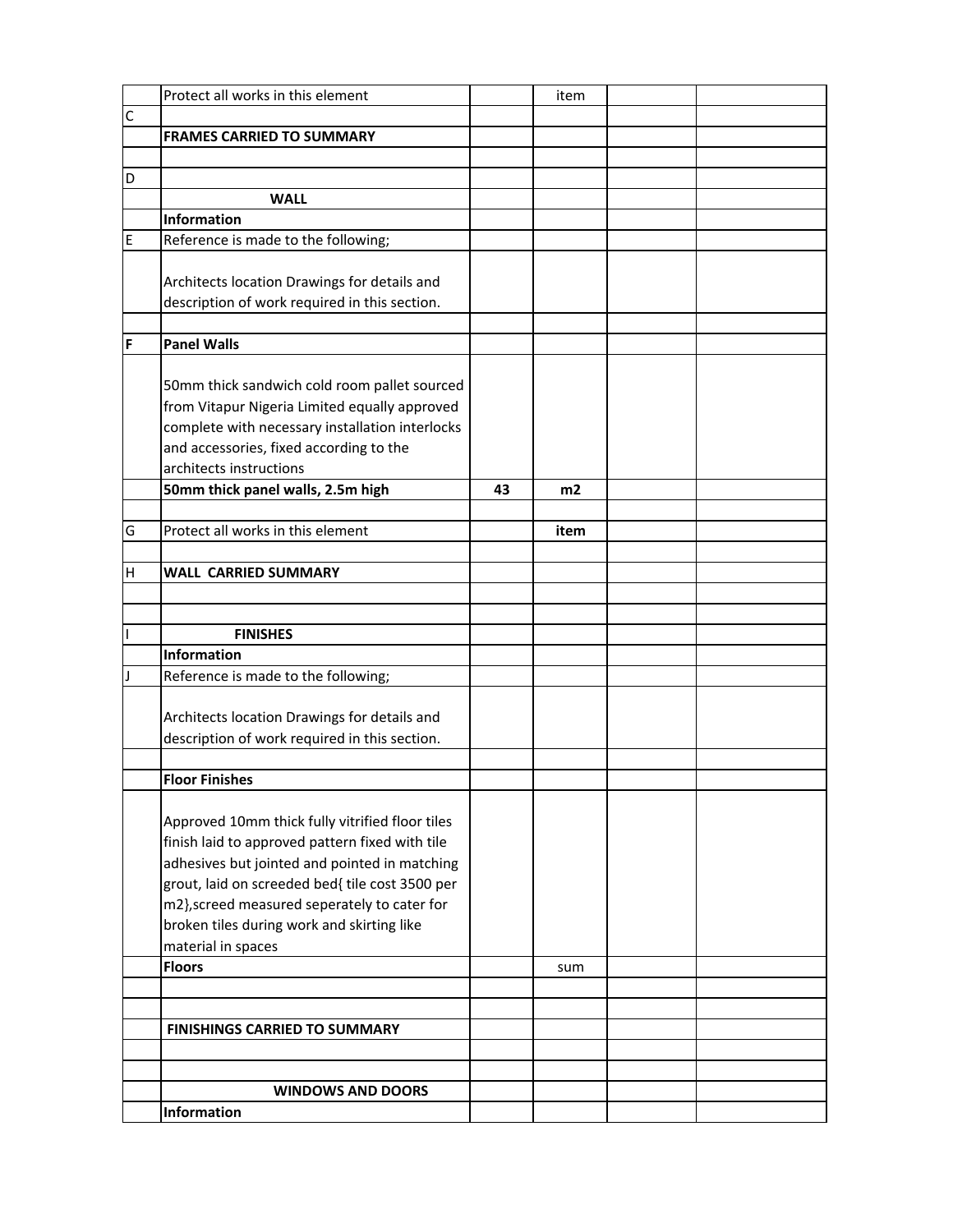|   | Reference is made to the following;              |                         |      |  |
|---|--------------------------------------------------|-------------------------|------|--|
|   |                                                  |                         |      |  |
|   | Architects location Drawings for details and     |                         |      |  |
|   | description of work required in this section.    |                         |      |  |
|   |                                                  |                         |      |  |
|   | <b>Windows</b>                                   |                         |      |  |
|   |                                                  |                         |      |  |
|   | Tower Economy Aluminium casement                 |                         |      |  |
|   |                                                  |                         |      |  |
|   | powdered coated approved window with 6mm         |                         |      |  |
|   | clear glass and flyscreen complete with all iron |                         |      |  |
|   | mongery assembled and fixed                      |                         |      |  |
|   |                                                  |                         |      |  |
|   | 1800mm x 1200mm high                             | $\mathbf{1}$            | nos  |  |
| D |                                                  |                         |      |  |
|   | 2000mm x 1200mm high                             | $\mathbf{1}$            | nos  |  |
|   |                                                  |                         |      |  |
| E | 1000mm x 1200mm high                             | $\overline{\mathbf{z}}$ | nos  |  |
|   |                                                  |                         |      |  |
|   |                                                  |                         |      |  |
|   | Approved burglar proofz screens to window        |                         |      |  |
|   | openings consisting of 25 x 25 x 20mm            |                         |      |  |
|   | metalbar sections pipe at 150mm centres          |                         |      |  |
|   | vertically and horizontally welded together and  |                         |      |  |
|   |                                                  |                         |      |  |
|   | coated with same specified above aluminium       |                         |      |  |
|   | profile infused to window frame to suit          |                         |      |  |
|   | opening as directed by Architcect;               |                         |      |  |
| F | Allow a provisional sum for fabrication and      |                         | sum  |  |
|   | installation of burglars to windows              |                         |      |  |
|   |                                                  |                         |      |  |
| G | <b>Doors</b>                                     |                         |      |  |
|   |                                                  |                         |      |  |
|   | Supply and fix American Panel flush Doors of     |                         |      |  |
|   | superior quality with woodlike finish complete   |                         |      |  |
|   | with approved frames, architraves, and set of    |                         |      |  |
|   | necessary iron mongery obtained from             |                         |      |  |
|   | approved suppliers                               |                         |      |  |
|   | 900mm x 2100mm high{internal}                    | $\overline{\mathbf{z}}$ | nos  |  |
|   |                                                  |                         |      |  |
|   | 1200mm x 2100mm high{ security door}             | 1                       | nos  |  |
|   |                                                  |                         |      |  |
|   | 900mm x 2100mm high{security door}               | $\mathbf{1}$            | nos  |  |
|   |                                                  |                         |      |  |
|   | Protect all works in this element                |                         | item |  |
|   |                                                  |                         |      |  |
|   |                                                  |                         |      |  |
|   |                                                  |                         |      |  |
|   | <b>WINDOWS AND DOORS CARRIED TO</b>              |                         |      |  |
|   | <b>SUMMARY</b>                                   |                         |      |  |
| Α |                                                  |                         |      |  |
|   |                                                  |                         |      |  |
|   | <b>ENGINEERING SERVICES</b>                      |                         |      |  |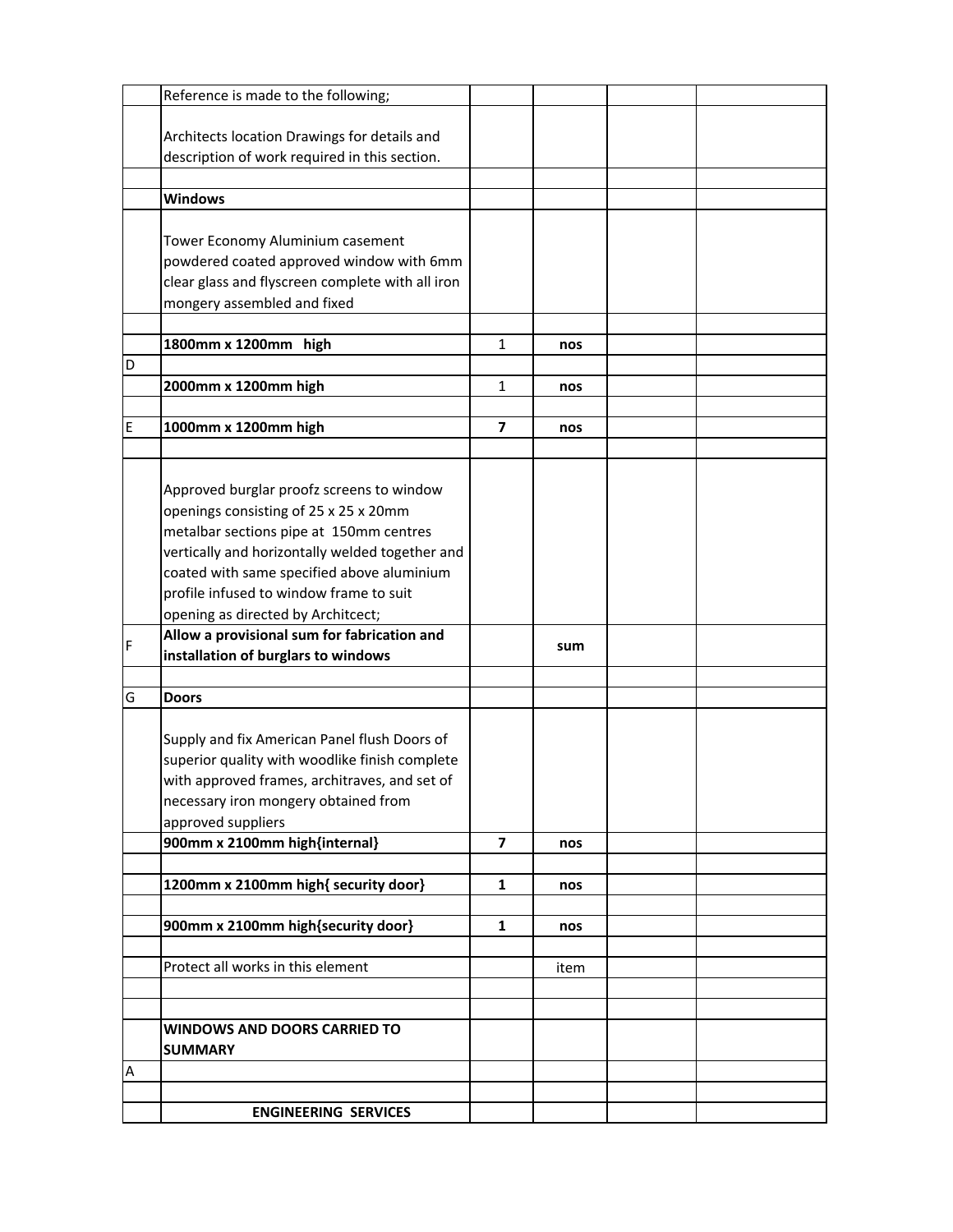| B | <b>Information</b>                                                                                                                                                                                                                                                                                                       |      |  |
|---|--------------------------------------------------------------------------------------------------------------------------------------------------------------------------------------------------------------------------------------------------------------------------------------------------------------------------|------|--|
|   | Reference is made to the following;                                                                                                                                                                                                                                                                                      |      |  |
|   | Architects location Drawings for details and<br>description of work required in this section.                                                                                                                                                                                                                            |      |  |
|   | <b>Mechanical Engineering Installations</b>                                                                                                                                                                                                                                                                              |      |  |
|   |                                                                                                                                                                                                                                                                                                                          |      |  |
|   | <b>Electrical Engineering Installations</b>                                                                                                                                                                                                                                                                              |      |  |
|   | Allow a Provisional sum for the supply and<br>installation of pipe works of PVC Conduit or<br>surface, inclusive of wiring, Earth conduiting<br>system, change over switches, distribition<br>boards inclusive of breaker, sockets and<br>switches, lightning fittings, fire alarm systems,<br>cctv where applicable etc | sum  |  |
|   | Allow for additional works in this element                                                                                                                                                                                                                                                                               |      |  |
|   |                                                                                                                                                                                                                                                                                                                          |      |  |
|   | Protect all works in this element                                                                                                                                                                                                                                                                                        | item |  |
|   |                                                                                                                                                                                                                                                                                                                          |      |  |
|   |                                                                                                                                                                                                                                                                                                                          |      |  |
|   | <b>ENGINEERING SERVICES CARRIED TO</b><br><b>SUMMARY</b>                                                                                                                                                                                                                                                                 |      |  |
|   |                                                                                                                                                                                                                                                                                                                          |      |  |
|   |                                                                                                                                                                                                                                                                                                                          |      |  |
|   |                                                                                                                                                                                                                                                                                                                          |      |  |